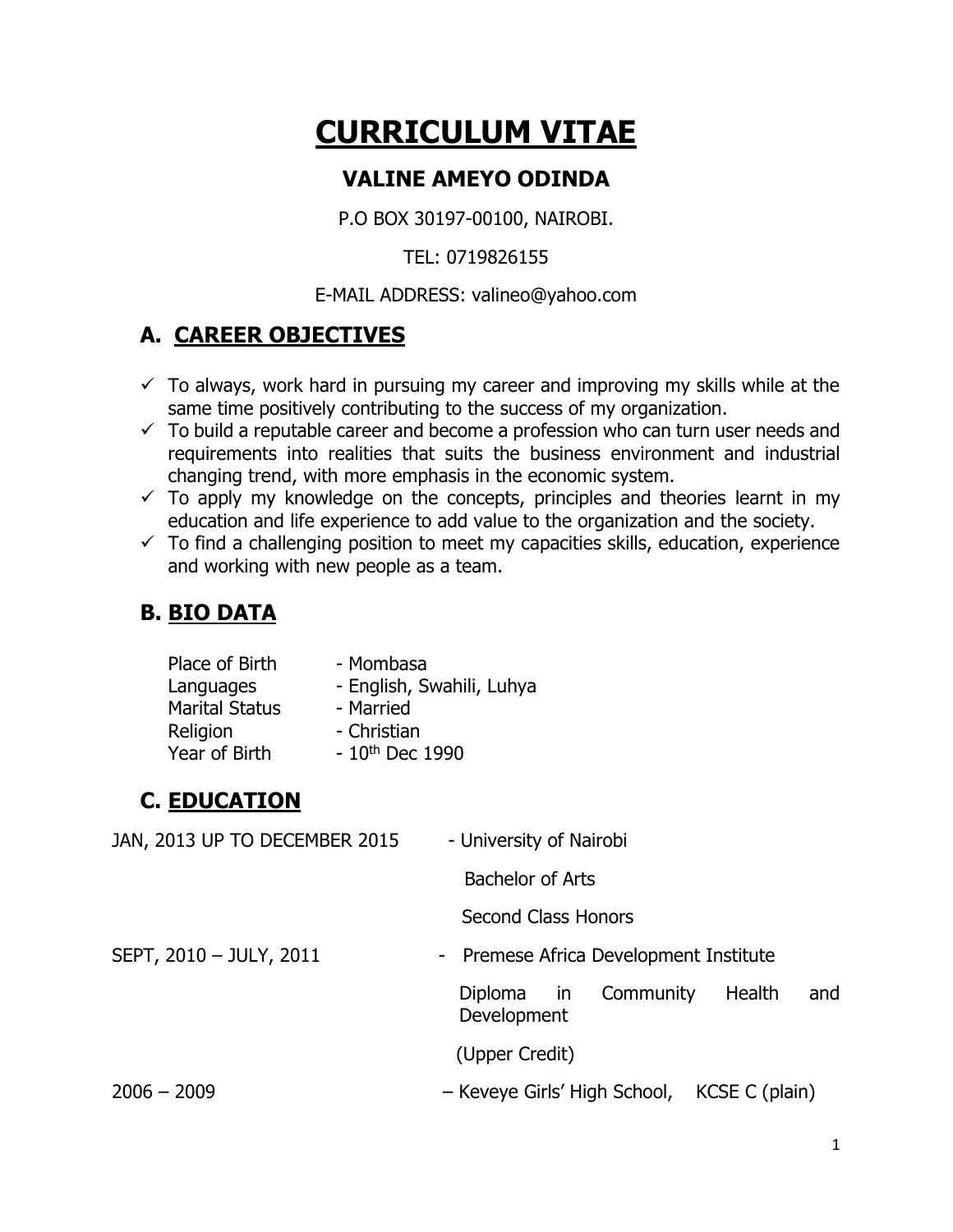# **D. WORKING EXPERIENCE**

#### **i MAY 2012 UP-TO-DATE – UNIVERSITY OF NAIROBI**

 **Clerk Grade IV** Academic Division, Students' Registry,

#### Duties and Responsibilities

- $\checkmark$  Receiving closed students files from student registry and acknowledging receipt of the same.
- $\checkmark$  Updating the inventory of closed student files
- $\checkmark$  Maintaining safe custody, care and security of closed student files
- $\checkmark$  Classification of closed student files.
- $\checkmark$  Dissemination of information on closed student academic records.
- $\checkmark$  Distributing closed student files to action officers.
- $\checkmark$  Tracing and controlling closed student file and movements.
- $\checkmark$  Responding to information enquiries, giving appropriate access to information

#### **ii NOV, 2011 – JAN 2012 – KENYATTA NATIONAL HOSPITAL**

#### **Public Health Worker**

Duties and Responsibilities

- $\checkmark$  Health care waste management whose main concern was the safe
- $\checkmark$  Ways on how to dispose wastes
- $\checkmark$  Disease surveillance, disinfection and vector control
- $\checkmark$  Food control services
- $\checkmark$  Patient education on the healthy living
- $\checkmark$  Checking on the hospital sanitation everyday
- $\checkmark$  VCT and patient support center services
- $\checkmark$  Children immunization
- $\checkmark$  Laboratory medicine services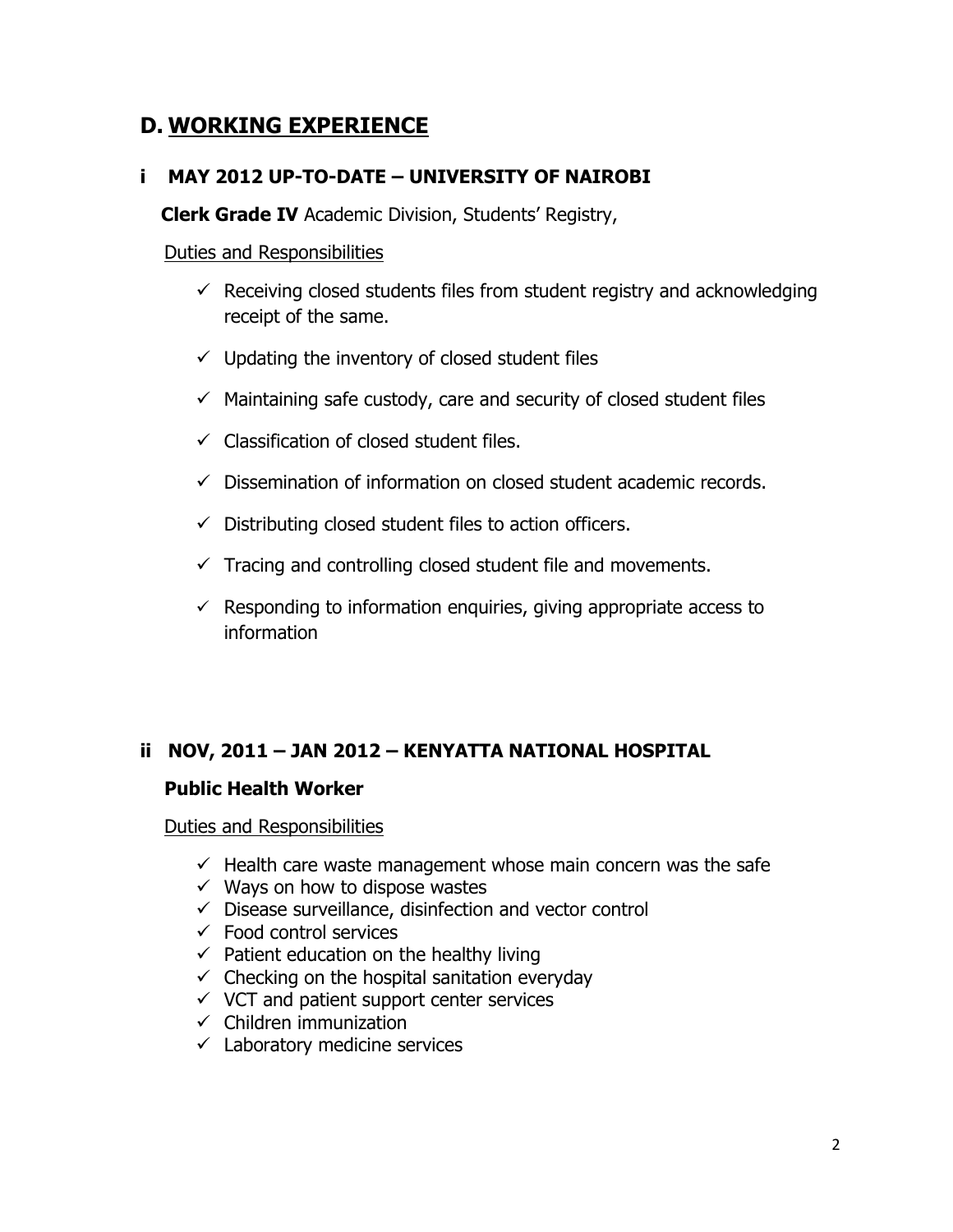#### **iii JAN 2010 – SEPT 2010 EBENEZER GROUP**

#### **Marketing Officer**

Duties and Responsibilities

- $\checkmark$  Market catering services
- $\checkmark$  Records keeping
- $\checkmark$  Decoration
- $\checkmark$  Public relations

# **E. PERSONAL PROFILE**

- $\checkmark$  Capacity to function in a challenging and changing environment, above all being able to cope very quickly and efficiently in a new career.
- $\checkmark$  Personal integrity is beyond reproach, hardworking, trustworthy, disciplined and above all God fearing.
- $\checkmark$  Good communication and interpersonal skills.

### **F. SUMMARY OF QUALIFICATION**

I am a holder of Bachelors of Arts Degree in Sociology, Language and Communication.

Key of Success

- $\checkmark$  Integrity
- $\checkmark$  Teamwork
- $\checkmark$  Outstanding communication skills
- $\checkmark$  Continuous improvement
- $\checkmark$  Delegation and delivering results through other coaching, motivating and training

# **G. HOBBIES**

- $\checkmark$  Continuous crave for knowledge
- $\checkmark$  Travelling
- $\checkmark$  Making new friend